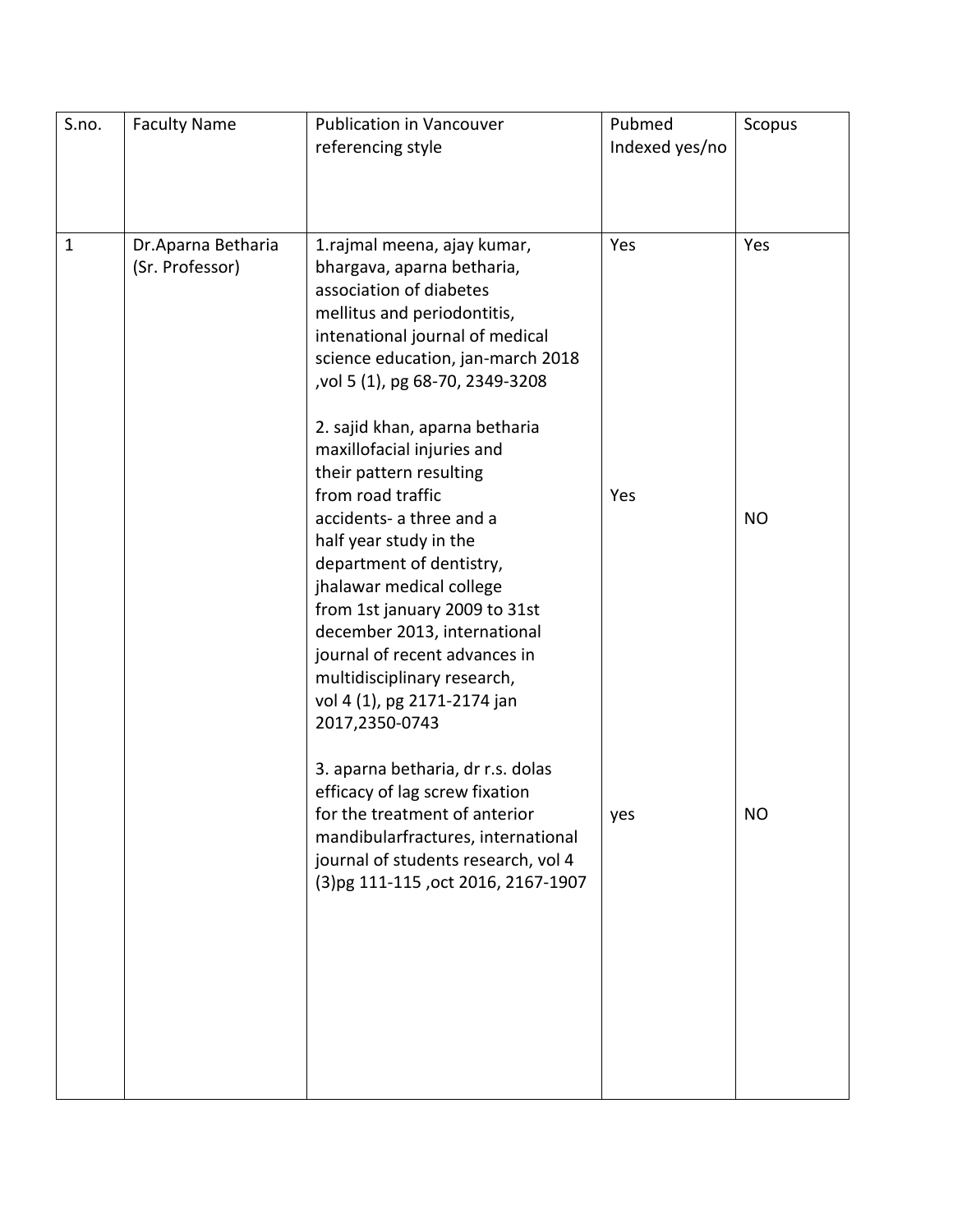| $\overline{2}$ | Dr.Aashutosh harsh<br>(Professor) | 1. Sharad purohit , b.s.<br>manjunath, s kumar, ashutosh<br>harsh <sup>6</sup> the singnificance of<br>identifying histopathalogic<br>changes in soft tissue associated<br>with impacted third molars:a<br>descriptive study, european<br>jounrnal of biomedical and<br>pharmaceutical sciences, volume<br>5(2): pg 359-364, 2018, 2349-<br>8870.<br>P.harsh .s sharma, a.harsh,<br>2. | <b>NO</b>  | <b>No</b>  |
|----------------|-----------------------------------|----------------------------------------------------------------------------------------------------------------------------------------------------------------------------------------------------------------------------------------------------------------------------------------------------------------------------------------------------------------------------------------|------------|------------|
|                |                                   | Et all, clinical evaluation to<br>determine efficacyof<br>transcutaneous nerve stimulation<br>for patient undergoing minor oral<br>surgeryi, national research denticon,<br>8:1-12:2019,2395-6844,<br>3 b.s. manjunath, Sharad purohit                                                                                                                                                 | No         | No         |
|                |                                   | ashutosh harsh, A complex case of<br>brown tumors as initial<br>manifestation of primary<br>hyperparathyroidism in young<br>female Journal of oral and<br>maxillofacial pathology, 23:477<br>2019.0973-029X                                                                                                                                                                            | <b>YES</b> | <b>YES</b> |
|                |                                   | 4. A.harsh, p.harsh<br>Divya kumar jain<br>.R. Kumawat, correlation between<br>pulp stones and serum calcium<br>levels. A prelimnary study, int jr.of<br>health and clinical research, vol 4(6):<br>pg 124-126, 2021, 2590-3241.                                                                                                                                                       | <b>NO</b>  | <b>NO</b>  |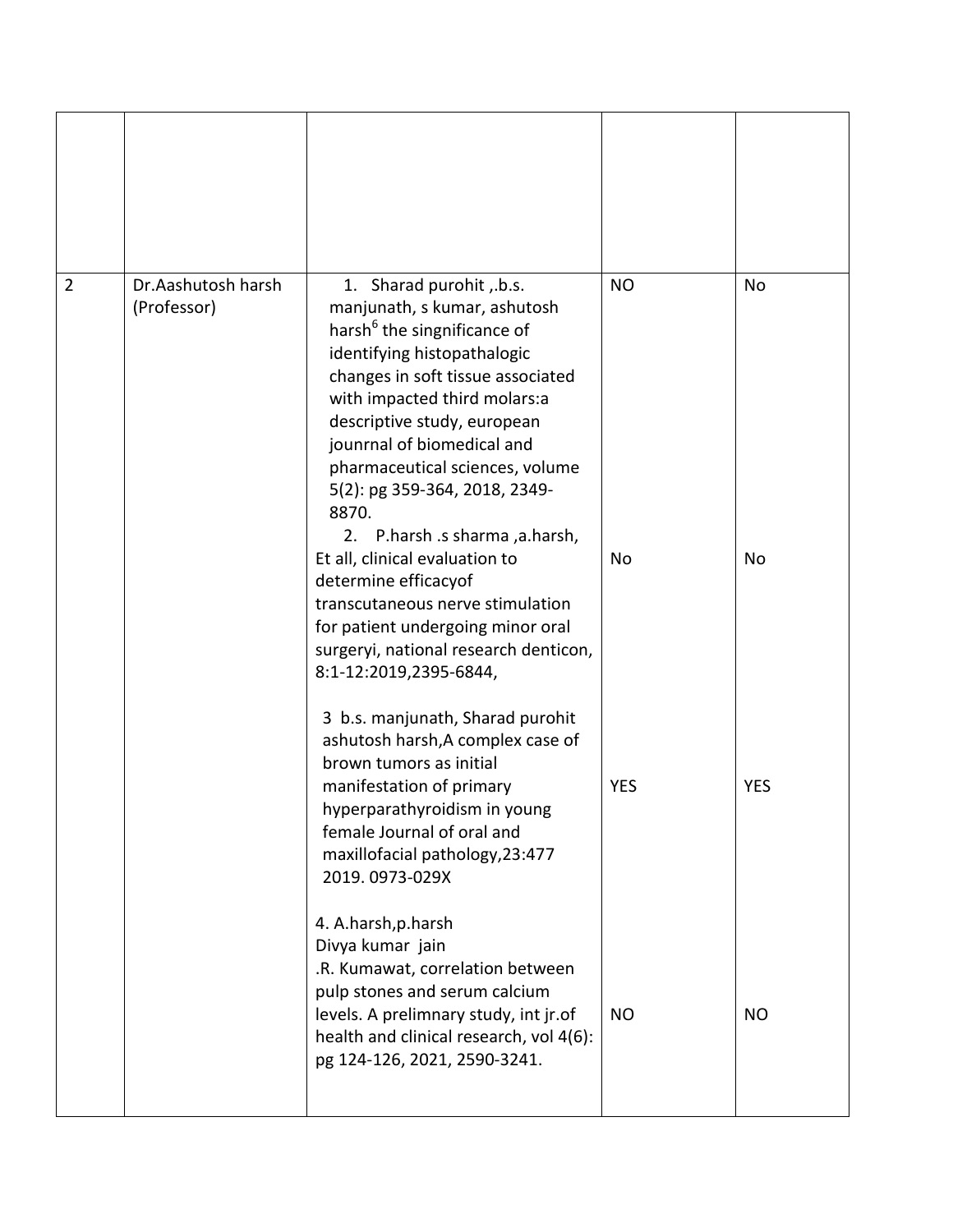|   |                                   | 5 A.harsh,.p.harsh<br>.k.kalla et all, prevalence and<br>pattern of tauradontism in an indain<br>population a retrospective<br>radiographic study., international<br>journal of health and clinical<br>research, vol 4 (6) : pg 135-137,<br>2021, 2590-2341.                                                                    | <b>NO</b> | <b>NO</b> |
|---|-----------------------------------|---------------------------------------------------------------------------------------------------------------------------------------------------------------------------------------------------------------------------------------------------------------------------------------------------------------------------------|-----------|-----------|
| 3 | Dr.Divya jain<br>(Asso.Professor) | 1. Divya kumar jain et al, relation of<br>dental crowding to arch dimensions<br>in andhra pradesh population,<br>annals of romanian society of cell<br>biology, issue 1 2020 Volume 24,<br>Issue 2, Pg 962-970<br>2. Divya kumar jain, Dr. Mansoor<br>saify, et al, an evaluation of dental<br>crowding and its relation to the | <b>NO</b> | Yes       |
|   |                                   | mesiodistal crown widths in andhra<br>pradesh population, advances in<br>human biology, 2021 Volume 11,<br>Issue 4 pg 77-80<br>3. Divya kumar jain et al,<br>Cephalometric and photographic<br>evaluation of facial asymmetry<br>among Guntur (A.P.) population<br>international journal of health and                          | <b>NO</b> | <b>NO</b> |
|   |                                   | clinical research, 2021 Vol 4(16)<br>Pg1-7                                                                                                                                                                                                                                                                                      | <b>NO</b> | <b>NO</b> |